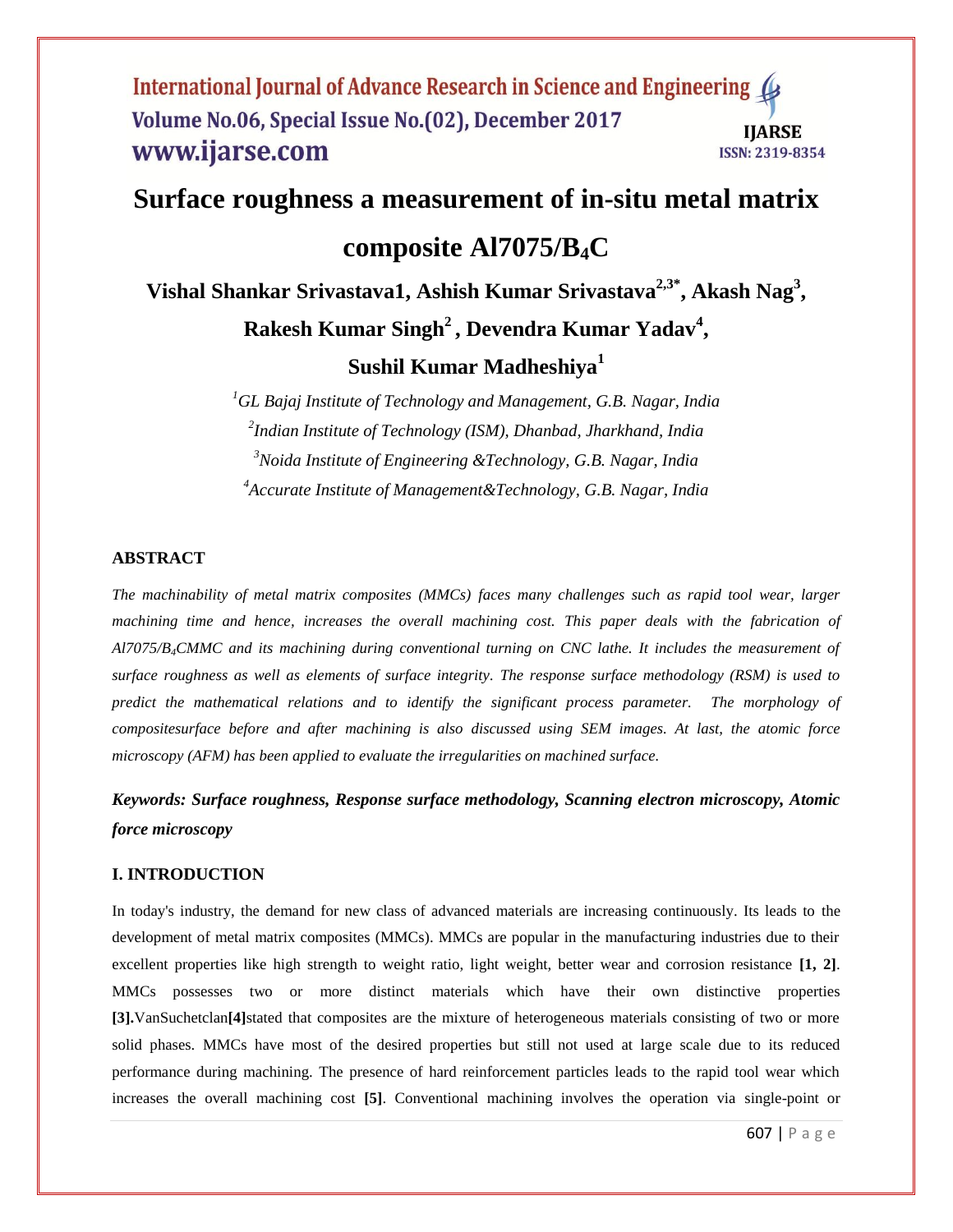multipoint cutting tools with definite geometry. The machining outcomes and elements of surface integrity such as morphology, topography are highly influenced by cutting tool as well as workpiece material. Most of the work has been reported to explain the surface roughness as well as its topography like surface cracks, hardness variation, irregularities. etc.**[6, 7]**.

Y.F. Ge et al. **[8]** investigated the effect of reinforcement particles and its volume fraction, cooling condition on surface integrity during turning operation via various cutting tools.Kilickap et al**[9]**concluded that cutting speed is the most influencing factor to evaluate the surface roughness while turning Al/5%SiC MMC. Kannan et al**[10]** investigated micro hardness variation and also describes the surface defects like pits, micro-cracks etc., It was examined that the de-bonding of reinforcements from machined surface increases the surface defects. Tomac and Tonnesson **[11]**describes the relation for tool life during turning of Al/SiC MMC at lower speed (100m/min). Ranganath MS et al **[12]**stated that feed rate and cutting speed was the most influencing factor during machining of Al-6061 Alloy under dry condition.**Devaraju A.et.al.[13]** describes the development of hybrid composite ofAl– SiC/Gr by friction stir processing. Optical microscopy has been used to explain the microstructural details. further they examined the effect of tool rotational speed on wear resistance. **Looney et al. [14]**used the various cutting tools to machined Al/SiC MMCs. The effect of process parameters on machining outcomes and tool wear has been explain. **Ozben et al. [15]**examined the effect of reinforcement percentage in Al/SiC MMC. They also explain the machinability of developed composite. **Vishal et al.**[15] stated that cutting speed, feed rate and depth of cut is most influence factor during machining of EN 31 by CBN tool. It can be observed that most of the work has been reported on the development and machinability of MMCs. However, the optimum machining condition and improved surface finish is still a keen area of research for today's researchers. In this work, an experimental investigation is conducted to measure the effect of process parameters of CNC lathe on surface roughness and surface integrity.

### **II. EXPERIMENTAL PROCEDURE**

In the present work Al7075 is used as matrix material and  $B_4C$  particles of size 20 um as a reinforcement. The chemical composition of Al7075 is given in table 1 and its Mechanical and physical properties are given in table 2 and 3, respectively. Boron carbide ( $B_4C$ ) has different kind of characteristics such high hardness and better nuclear properties with low density. The physical properties of  $B_4C$  is given in table 3.

| Table 1 Chemical Composition                      |                          |  |  |
|---------------------------------------------------|--------------------------|--|--|
| <b>Elements</b>                                   | $AA7075$ Content $(\% )$ |  |  |
| Aluminum, Al                                      | 89.58                    |  |  |
| $\overline{\text{Zinc}}$ , $\overline{\text{Zn}}$ | 5.95                     |  |  |
| Magnesium, Mg                                     | 0.055                    |  |  |
| Copper, Cu                                        | 0.098                    |  |  |
|                                                   |                          |  |  |

|  | <b>Table 1 Chemical Composition</b> |  |  |
|--|-------------------------------------|--|--|
|--|-------------------------------------|--|--|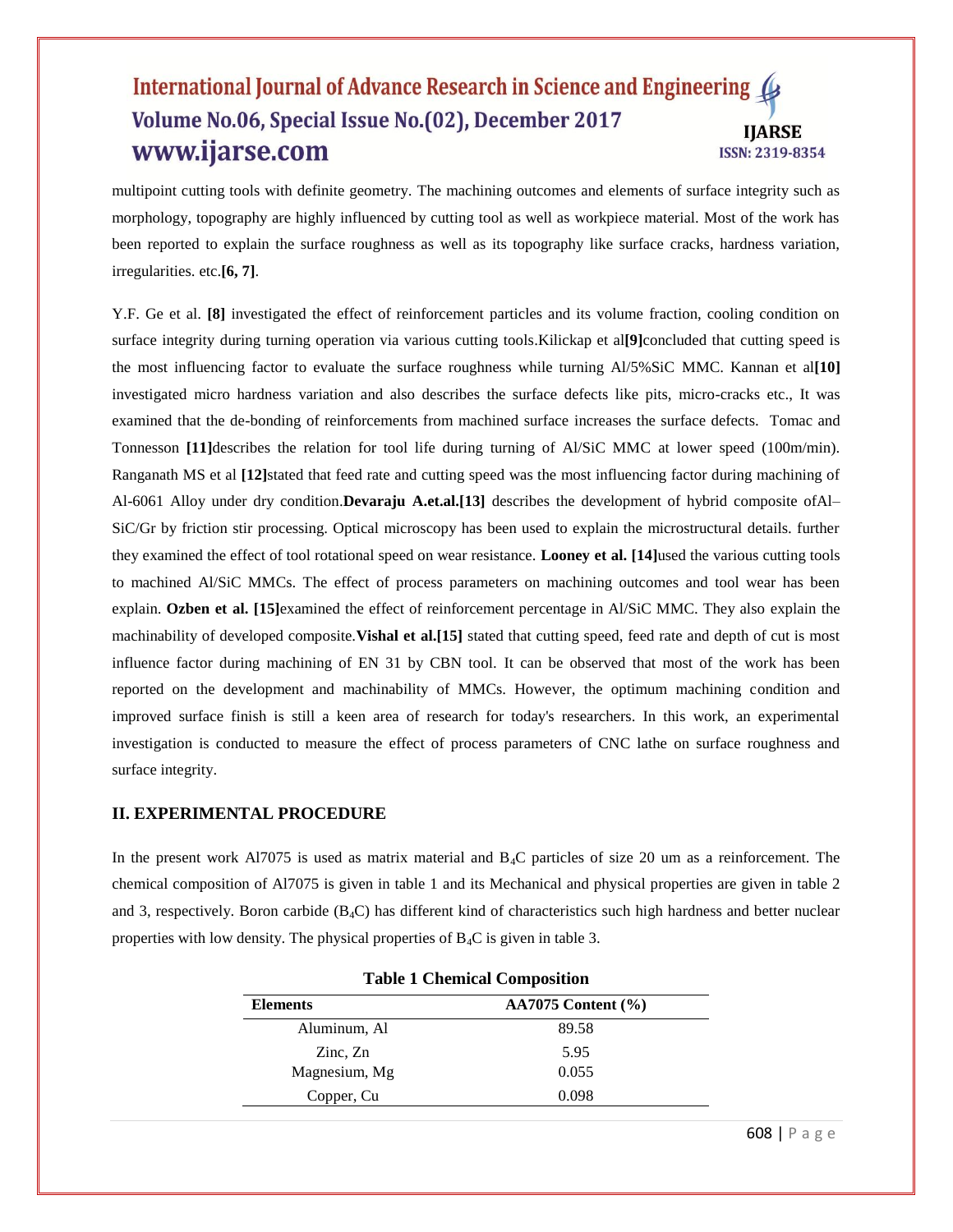| 2.33 |  |
|------|--|
| 0.4  |  |
| 1.41 |  |
| --   |  |
|      |  |
|      |  |

## **Table 2 Mechanical Properties of Al7075**

| <b>Properties</b>   | AA7075    |
|---------------------|-----------|
| Tensile strength    | 220 MPa   |
| Yield strength      | 95 MPa    |
| Shear strength      | 150 MPa   |
| Fatigue strength    | 160 MPa   |
| Elastic modulus     | 70-80 GPa |
| Poisson's ratio     | 0.33      |
| Elongation at break | 17%       |
| <b>Hardness</b>     | 60        |

## **Table 3Physical Properties of Al7075 and B4C.**

| <b>Properties</b>    | AA7075                     | $B_4C$                  |
|----------------------|----------------------------|-------------------------|
| Density              | 2.8 $g/cm3$                | 2.52                    |
| Melting point        | $483^{\circ}$ C            | $2445^{\circ}$ C        |
| Thermal expansion    | 23.2 $(10^{-6}/^{\circ}C)$ | 5 $(10^{-6}/^{\circ}C)$ |
| Thermal conductivity | 130 W/mK                   | $30 - 42$ W/mK          |

Stir casting method has been applied to develop the MMC of Al7075/10% B4C. The setup of stir casting process is shown in figure 1. The capacity of melting pot was 2kg of Al7075, maximum continuous operating temperature was around  $1000^{\circ}$ C and the process temperature was indicated by digital display. The temperature of the process can be controlled by electronic ON/OFF type temperature controller. The operating voltage was 440V AC and App. Power consumption was 7.5 KW of furnace and 5KW of motors and the stirrer speed was varied from 0-2000 revolution per minute.

In the experiment, the aluminum alloys are placed into the crucible and further placed in to the muffle furnace. The heating temperature is gradually increasing up to 750°C which is above the melting temperature of matrix material. The reinforcement was also preheated at temperature nearly 350°C to increase the wettability during mixing. The stirrer speed was kept between 300 to 400 rpm for better mixing results and to provide sufficient turbulence. The stirring process was done for 4 to 5 minutes to mix the reinforcement particles. The poring can be done in the previously made moulds and leave to solidify in natural air. **[16, 17, 18].**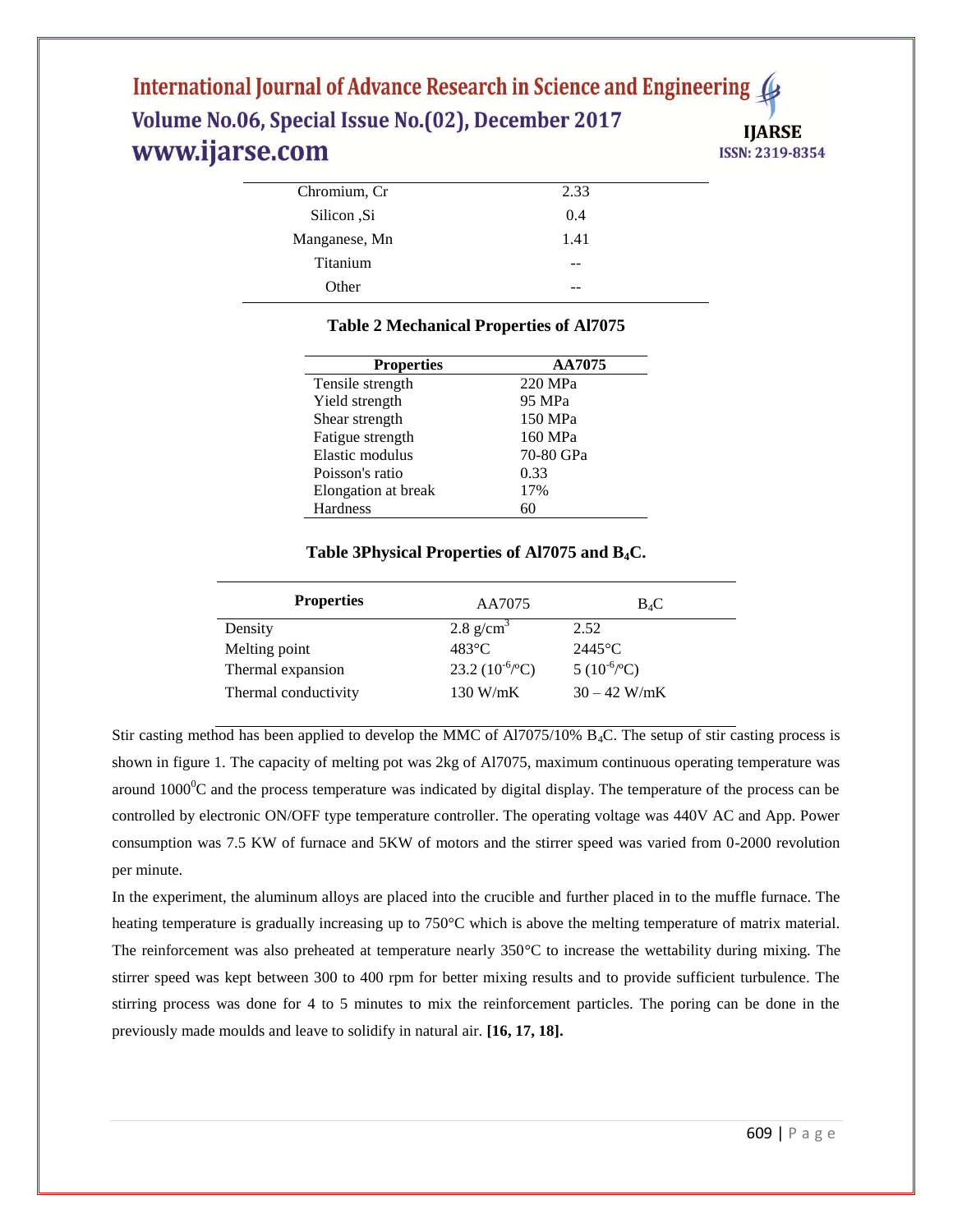

**Fig. 1 Stir Casting equipment**

In the present work, the prepared composites are machined on the CNC lathe. CBN insert is used for machining of developed composites under different machining conditions. Cutting speed, depth of cut and feed rate are considered as input machining parameters The Batliboi sprint 16TC CNC lathe is used for machining (figure 2). The NC programme is prepared for the turning operation for composites. The specifications of 16TC CNC lathe machine is given in table 4.



## **Fig.2 CNC lathe machine**

## **Table 4 Specifications ofCNC SPRINT 16 TC**

| <b>Main</b>             | Sprint 16 TC     |
|-------------------------|------------------|
| <b>Specifications</b>   |                  |
| Swing over Bed          | $400 \text{ mm}$ |
| <b>Turning Diameter</b> | $225 \text{ mm}$ |
| Turning Length          | 300 mm           |
| Power Chuck             | $165$ mm         |
| Spindle Speed           | $30 - 5000$ rpm  |
| Spindle Motor           | $5.5/7.5$ kw     |
| $Z - axis$ Stroke       | 325 mm           |
| $X - axis$ Stroke       | $125 \text{ mm}$ |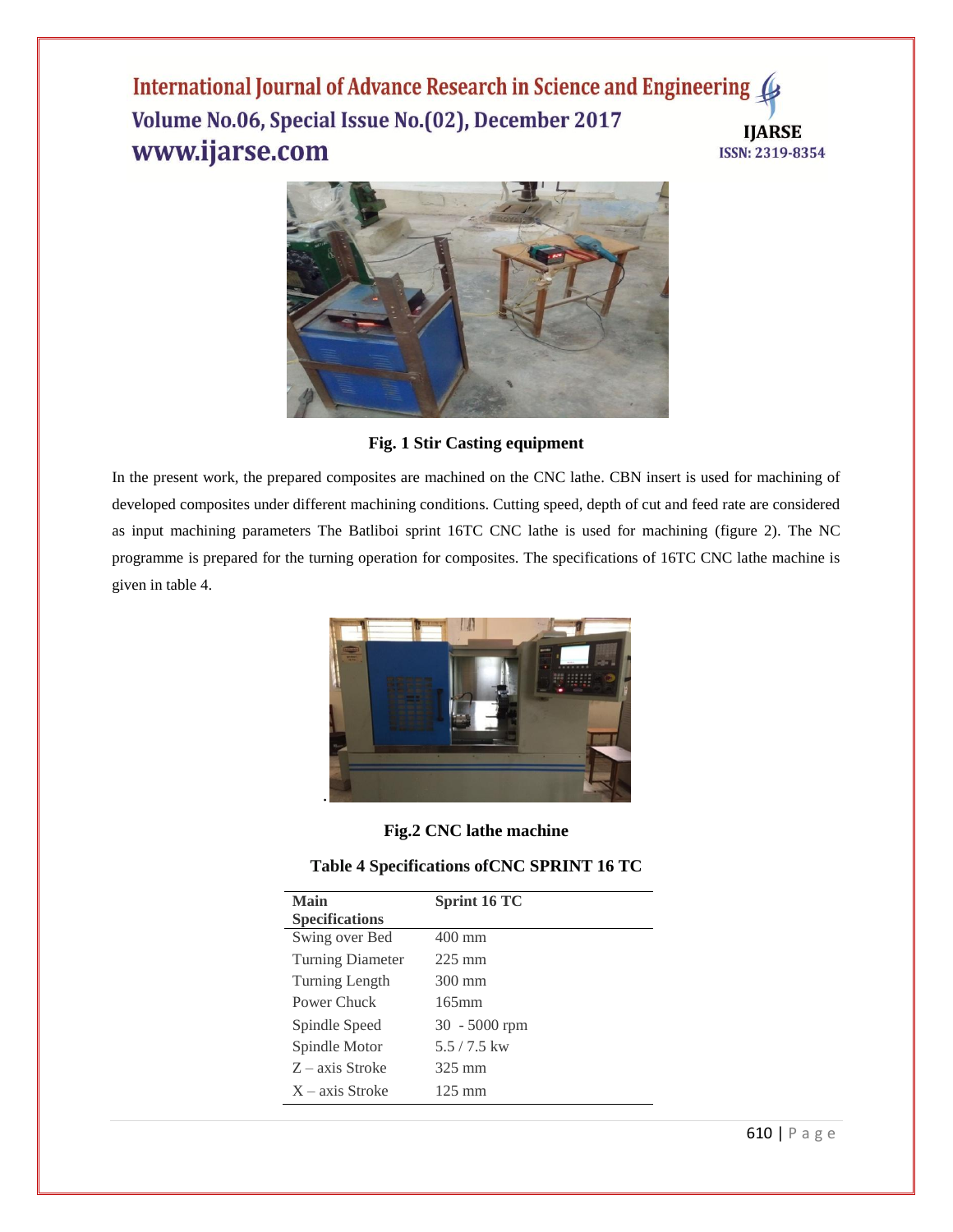| Max. No. of Tools | - 8                         |
|-------------------|-----------------------------|
| in Turret         |                             |
| Rapid Traverse    | $20 \text{ m} / \text{min}$ |
| Tail stock        | Hydraulic                   |

In the present work, the study of influence of machining parameters on the surface integrity of metal matrix composites have been investigated in terms of selected input parameters such as cutting speed, feed rate, depth of cut. In order to design the experimental plan, Minitab 17 software was used to develop the mathematical model of surface roughness. The RSM technique was employed to quantify the relationship between input machining parameters and response factors.

## **III. RESULT AND DISCUSSION**

Metal matrix composite of Al7075/B4C has been successfully developed. The SEM micrograph of developed sample is shown in figure 3. It raveled the uniform mixing of  $B_4C$  particles throughout the matrix material. The range of variable process parameters and their level of design is given in table 5.



**Fig. 3 SEM micrograph of developed MMC Al7075/B4C**

| <b>S. No.</b> | <b>Process parameters</b> | <b>Symbol</b> | Level of design |      |       |
|---------------|---------------------------|---------------|-----------------|------|-------|
|               |                           |               | -1              |      | $+1$  |
|               | Rotational speed (rpm)    | A             | 800             | 1000 | 1200  |
|               | Feed rate (mm/rev)        | В             | 0.025           | 0.05 | 0.075 |
|               | Depth of cut (mm)         |               | 0.2             | 0.3  | 0.4   |

#### **Table 5 Variable process parameters in CNC lathe and their level of design**

Surface roughness has been measured at each set of process parameters in order to evaluate the machinability. Surface roughness has been measured by Mitutoyo make (SJ-210) roughness tester. Total 15 experimental run has been conducted to predict the more accurate results in terms of output response. The design table and their corresponding output response (surface roughness) is given in table 6. The residual plots are shown in figure 4. It shows that most of the experimental values are nearly close to the predicted line. hence, the model is significant. The individual effect of process parameters on surface roughness has been measured to check its level of significance.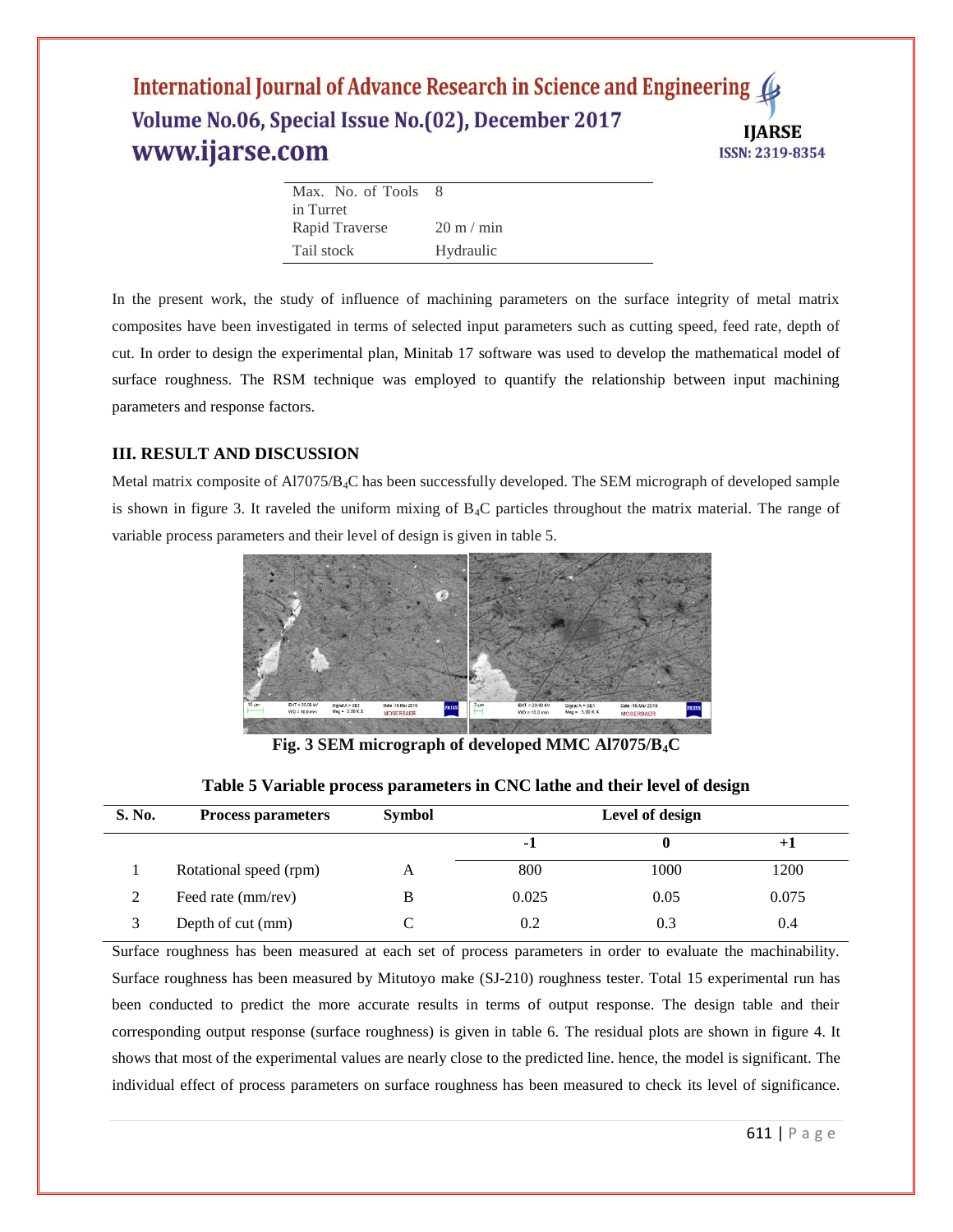Figure 5 shows the main effect plot of process parameters on surface roughness. It is clear from the graph that while increasing the rotational speed, the value of surface roughness goes down whereas increasing of feed rate and depth of cut, roughness value increases. The SEM micrograph of developed MMC after machining is shown in figure 6. The tool marks can be seen on the machined surface. Few porosities on the machined surface can also be seen. This is due to the dislodgement of reinforcement from surface during machining operation.

| S. No.           | Rotational speed(rpm) | Feed (mm/rev) | $DOC$ (mm) | Roughness $(\mu m)$ |
|------------------|-----------------------|---------------|------------|---------------------|
| л                | 1200                  | 0.05          | 0.2        | 1.2                 |
| $\overline{2}$   | 1000                  | 0.05          | 0.1        | 2.8                 |
| 3                | 1000                  | 0.05          | 0.3        | 2.75                |
| 4                | 1000                  | 0.075         | 0.2        | 2.8                 |
| 5                | 1000                  | 0.025         | 0.2        | 2.42                |
| 6                | 800                   | 0.05          | 0.2        | 2.45                |
| 7                | 1000                  | 0.05          | 0.3        | 2.15                |
| 8                | 1000                  | 0.05          | 0.1        | 2.15                |
| $\boldsymbol{9}$ | 1200                  | 0.05          | 0.2        | 1.65                |
| 10               | 1000                  | 0.075         | 0.2        | 2.74                |
| 11               | 1000                  | 0.025         | 0.2        | 2.45                |
| 12               | 800                   | 0.05          | 0.2        | 2.55                |
| 13               | 1000                  | 0.05          | 0.2        | 2.50                |
| 14               | 1200                  | 0.05          | 0.1        | 1.25                |
| 15               | 800                   | 0.025         | 0.2        | 2.35                |

#### **Table 6 Design table and output response**





612 | P a g e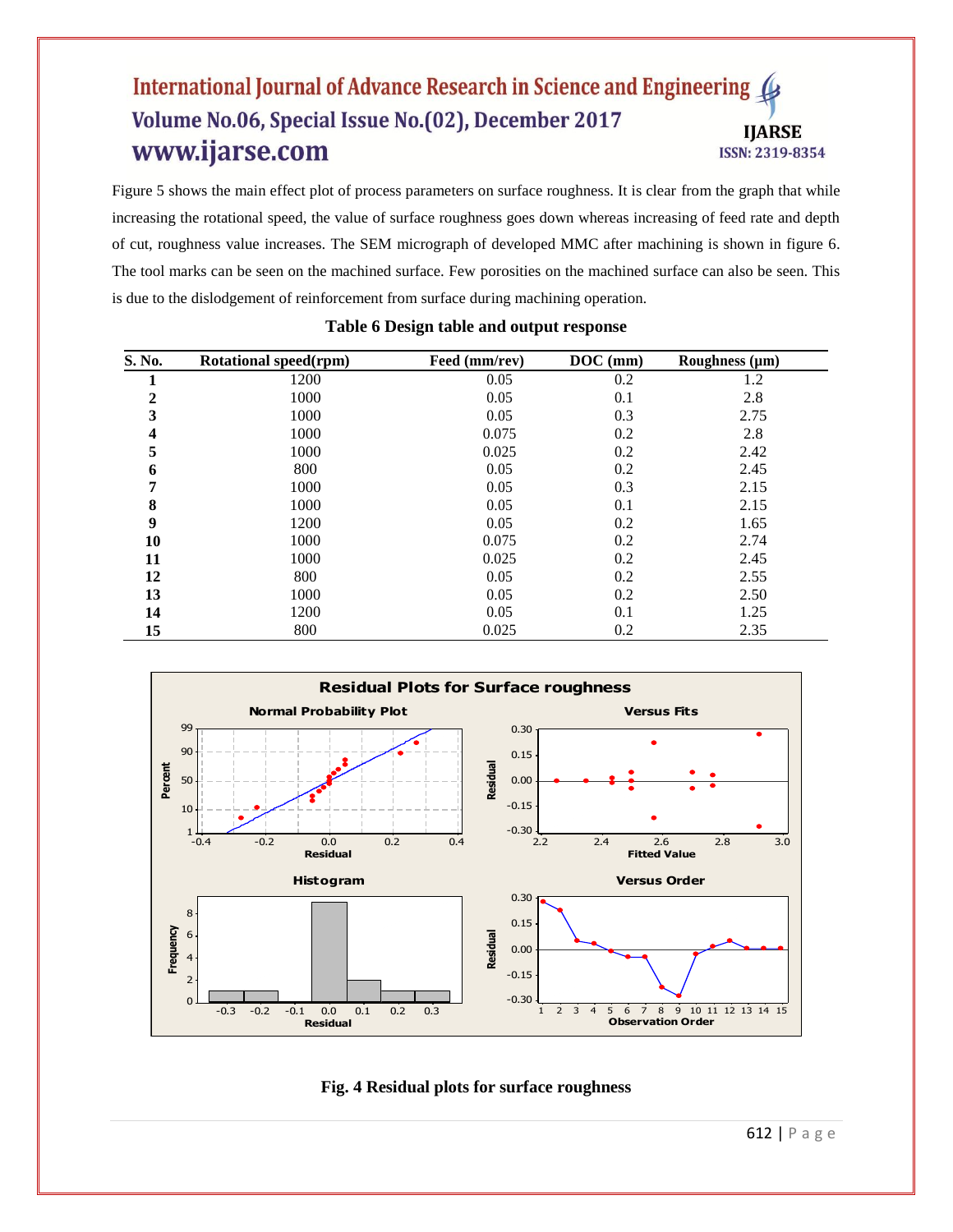

**Fig.5 Main effect plot of process parameters on surface roughness**



**Fig.6 SEM micrograph of MMC after machining**

Atomic-force microscopy (AFM) was also applied to measure the minimum and maximum fluctuation and irregularities on the machined surface for a randomly picked sample. The peaks and valleys can also be measured by these graphs. The graph of AFM study is shown in figure 7. It is clear from the figure 6 that minimum surface roughness of 1.544 µm can be obtained on the machined surface.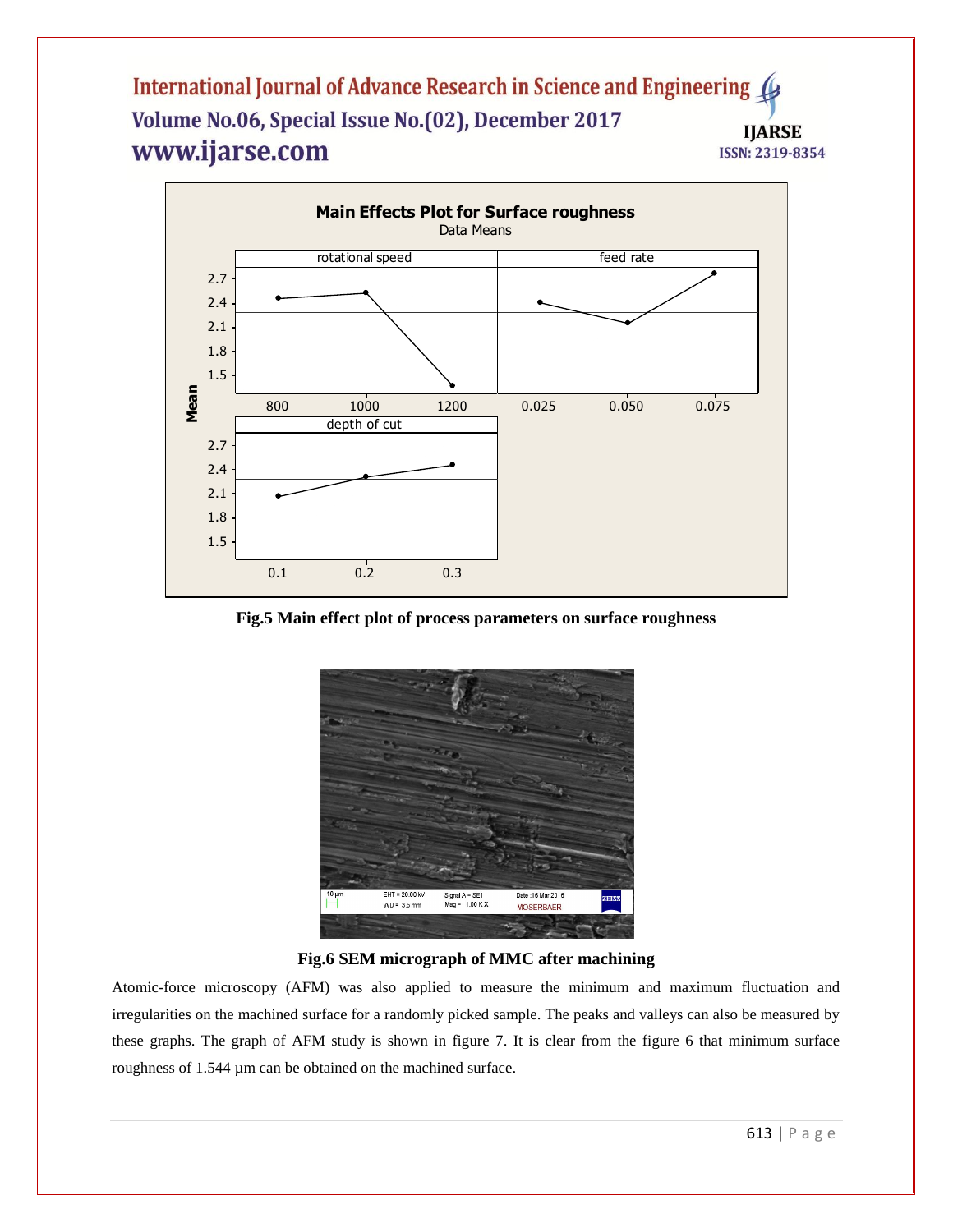

**Figure 7 AFM graph of machined surface**

## **IV. CONCLUSIONS**

In this present work, the aluminum metal matrix composites were developed successfully by the stir casting route. The surface roughness and isanalyzed as response factors and feed rate, depth of cut androtational speed are termed as input parameters. RSM method is employed successfully to analyses the influence of machining parameters on the aluminum composites. The following conclusions are drawn as follows.

- 1. The stir casting equipment is capable of producing the aluminum metal matrix composites which has homogeneous mixing of reinforcement.
- 2. SEM image of fabricated sample shows the uniform distribution with negligible defects like porosity.
- 3. All three process parameters have significant effect on surface roughness during machining of Al7075/B4C.
- 4. For AA7075/B4C composite CBN inserts is suitable for machining.
- 5. SEM image of machined surface shows the small scale porosity on the machined surface due to dislodgment of reinforcement particles during machining operation.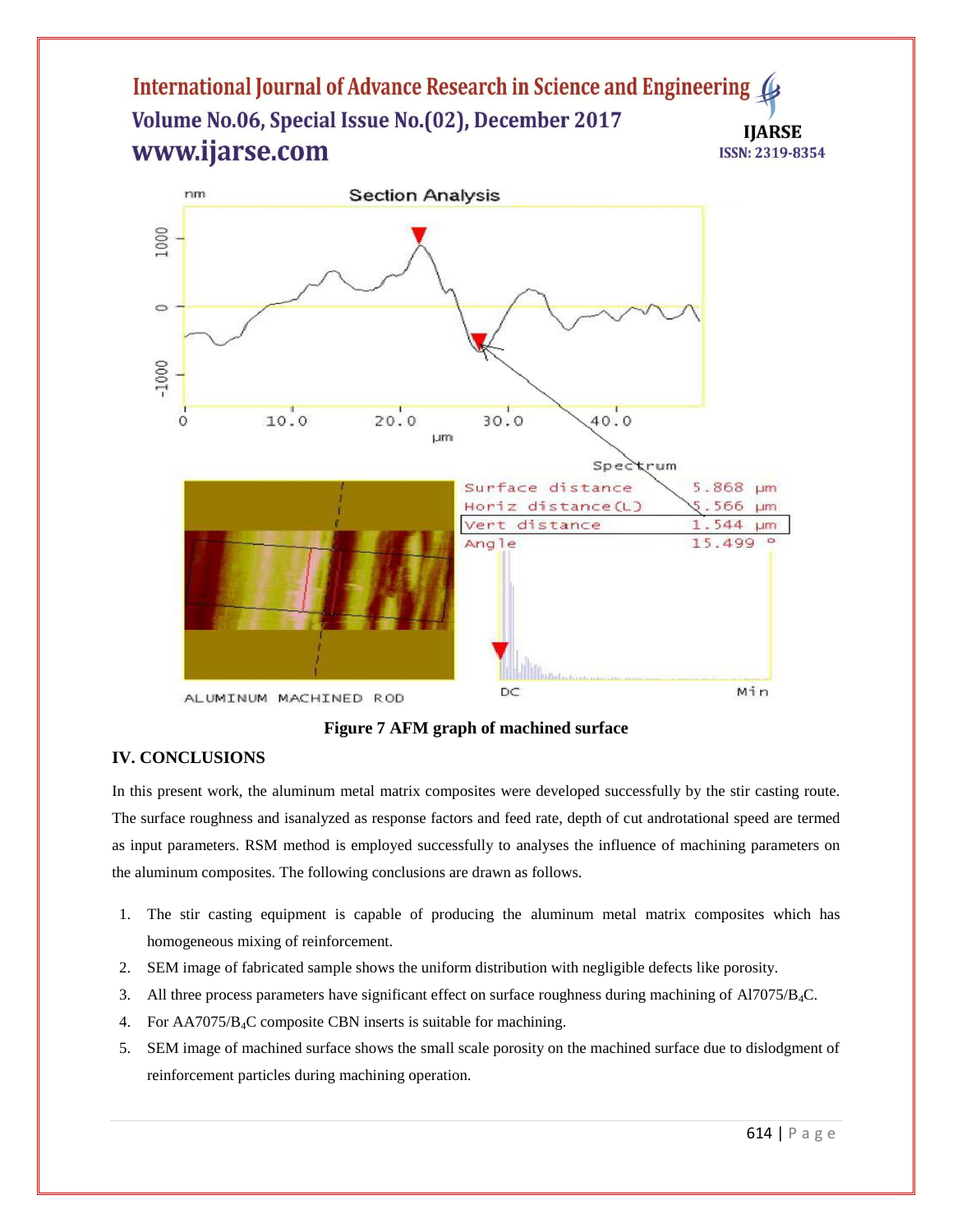6. AFM results revealed that the minimum surface roughness of 1.544 µm can be achieved by the machining process on the developed MMC.

## **V. ACKNOWLEDGEMENTS**

This work is supported by Noida Institute of Engineering and Technology Greater Noida and Indian Institute of Technology (ISM), Dhanbad, India.

## **REFERENCES**

- **1.** Srivastava AK, Dixit AR, Tiwari S, A review on intensification of metal matrix composite and its nonconventional machining, Science and Engineering of Composite Materials, 2016, DOI 10.1515/secm-2015- 0287.
- **2.** Srivastava A, Dixit AR, Tiwari S, A Review on fabrication and characterization of aluminums metal, matrix composite (AMMC), International Journal of Advance Research and Innovation, 2014, (2), 516-521.
- **3.** Kelly, A. Sci. American 217, (B), (1967): p. 161.
- **4.** Suchetclan Van, Philips Res. Repts.Volume 27, (1972): p. 28.
- **5.** Srivastava A, Dixit. AR, Tiwari S, Experimental investigation of wire EDM process parameters on aluminum metal matrix composite Al2024/SiC, International Journal of Advance Research and Innovation, 2014, (2), 511-515.
- **6.** Srivastava AK, Nag A, Dixit AR, Tiwari S, Scucka J, Zelenak M, Hloch S, Hlavacek P, Surface integrity in tangential turning of hybrid MMC A359/B<sub>4</sub>C/Al<sub>2</sub>O<sub>3</sub> by abrasive waterjet, Journal of Manufacturing Processes, 2017, 28 11–20.
- **7.** Nag A, Ščučka J, Hlavacek P, Klichová D, Srivastava AK, Hloch S, Dixit AR, Foldyna J, Zelenak M, Hybrid aluminum matrix composite AWJ turning using olivine and Barton garnet, International journal of advance manufacturing technology, (2017), https: //doi.org /10.1007/ s 00170-017-1036-0.
- **8.** Y.F. Ge, J.H. Xu,H. Yang,S.B.Luo,Y.C.Fu,"Workpiece surface quality when ultra-precision turning of SiCp/AL Composites" Journal of material processing technology" (2008) 203:166-175.
- **9.** E. Kilickap, O. Cakir, M. Aksoy, A. Inan, Study of tool wear and surface roughness in machining of homogenized SiC-p reinforced aluminum metal matrix composite, Journal of Materials Processing Technology 164–165 862–867, (2005).
- **10.** S. Kannan, H.A. Kishawy, Surface characteristics of machined aluminum metal matrix composites, International Journal of Machine Tools & Manufacture 46; 2017–2025, (2006).
- **11.** N. Tomac, K. Tonnesson, Machining of particulate Al matrix composites, Ann. CIRP 41 () (1992) 55 58.